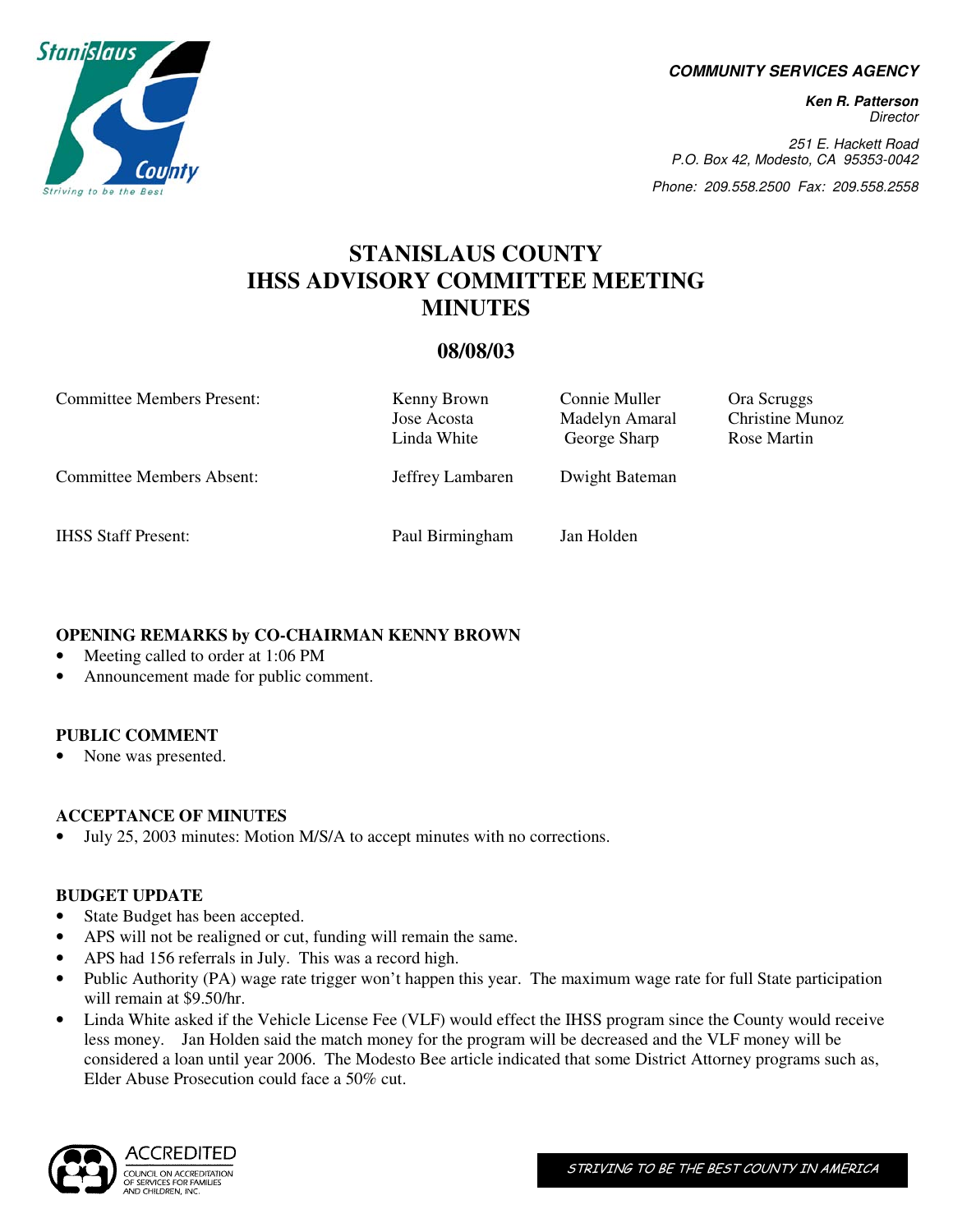- Beginning January 1, 2004, 5% Medi-Cal cut, rather than 15% that was originally in the budget. Physicians may opt to not take new Medi-Cal patients since the reimbursement rate was lowered.
- Discussed realignment of programs.
- Madelyn Amaral asked what is the workload for IHSS caseworkers. Jan Holden said that caseworkers are overwhelmed. IHSS caseloads are over 300 continuing, with 15 –25 new intakes a month along with APS referrals on their IHSS caseload.

## **HOMEMAKER MODE UPDATE**

- Jan has invited Bertha Garcia, Homemaker Supervisor, to attend a future IHSSAC meeting in September.
- Interviews are scheduled for next week to hire Homemakers. There are  $14 16$  applicants.
- Interview panel will consist of a Social Worker Supervisor, Social Worker, and a Public Health Nurse.
- Jan has been contacting other Counties that have Homemakers to gather information regarding policy, etc.
- Homemakers will not be allowed to do paramedical services.
- Kenny Brown said that the Homemaker Mode was one of the services that the IHSSAC wanted to see in place for emergencies.
- Homemakers will do home visits with Social Workers so they can get a feel for the clientele and the job. Homemakers will be fingerprinted and have a background check.

# **PUBLIC AUTHORITY UPDATE**

## **Field Trip**

- Paul said he has been talking to Madera County and San Joaquin County about a possible field trip.
- Mendocino County is still an option but the length of travel will make it difficult.
- Jan suggested have an Ad Hoc group visit Mendocino County.

## **UPDATE ON NEGOTIATION PROCESS**

- Jan said that most information is confidential, but the first meeting was held on August 4, 2003 between UDW and the County.
- There was talk about Interest Based Negotiations in which negotiations try to be non-confrontational and nontraditional.
- At the end of August there is going to be an all day training session for all team members to discuss Interest Based Negotiations.
- Actual negotiations will begin either on the 9<sup>th</sup> or  $10<sup>th</sup>$  of September and the group will meet weekly for about 4 hours.
- Most future information regarding negotiation process will be confidential and cannot be shared until bargaining negotiations have ended.

#### **BYLAWS**

- Handed out copies of the updated bylaws.
- Committee members reviewed and discussed.

## **ANNUAL REPORT**

- Passed out an updated copy for the front cover of the Annual Report.
- Committee members made suggestions to scale down the size of the hand, make "IHSS" more prominent, and move the County logo towards the bottom
- Connie Muller suggested having pastel colors and scanning the County logo.
- Kenny will work more on the front cover.
- Kenny would like to take pictures of the group at a future meeting on either August 22 or September 12. Will ask Jeff Lambaren if digital camera is available for the August 22 meeting.
- Staff asked to contact absent members and inform them that pictures will be taken on August 22, 2003.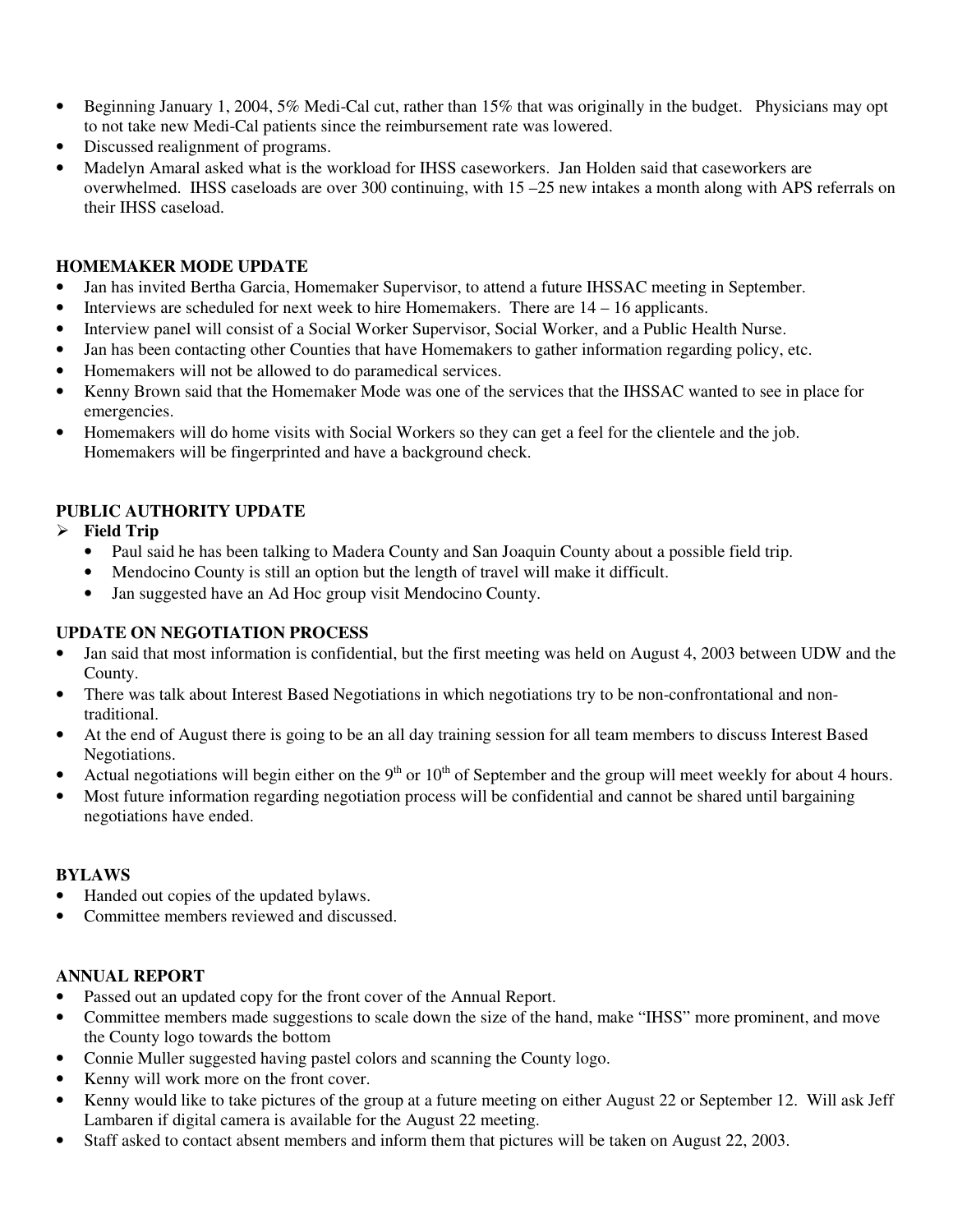#### **BOARD OF SUPERVISORS SPONSORING A PRESENTATION BY MICHAEL KRAUSNICK, COUNTY COUNSEL**

• Jan said that this is a presentation put on by County Counsel to talk about the Brown Act and filling vacancies in special districts. Presentation will be held in the Basement Chambers at the Tenth Place Building on August 28, 2003 at 6:30pm.

## **VISIT BY TUOLUMNE COUNTY IHSS ADVISORY COMMITTEE ON AUGUST 22, 2003**

• Jan said that Tuolumne County would be visiting our advisory meeting on August 22. They would like to observe how a well-run advisory meeting operates.

# **AD HOC MEETING ON CUSTOMER SURVEY – Immediately following regular meeting**

• No quorum present.

## **AGENDA ITEMS FOR NEXT MEETING**

- Budget Update
- Bylaws
- Homemaker Mode Update
- Olmstead Update
- Public Authority Update
- Annual Report
- Ad Hoc Meeting

Meeting adjourned @ 2:30 PM Jan Holden, Recorder lb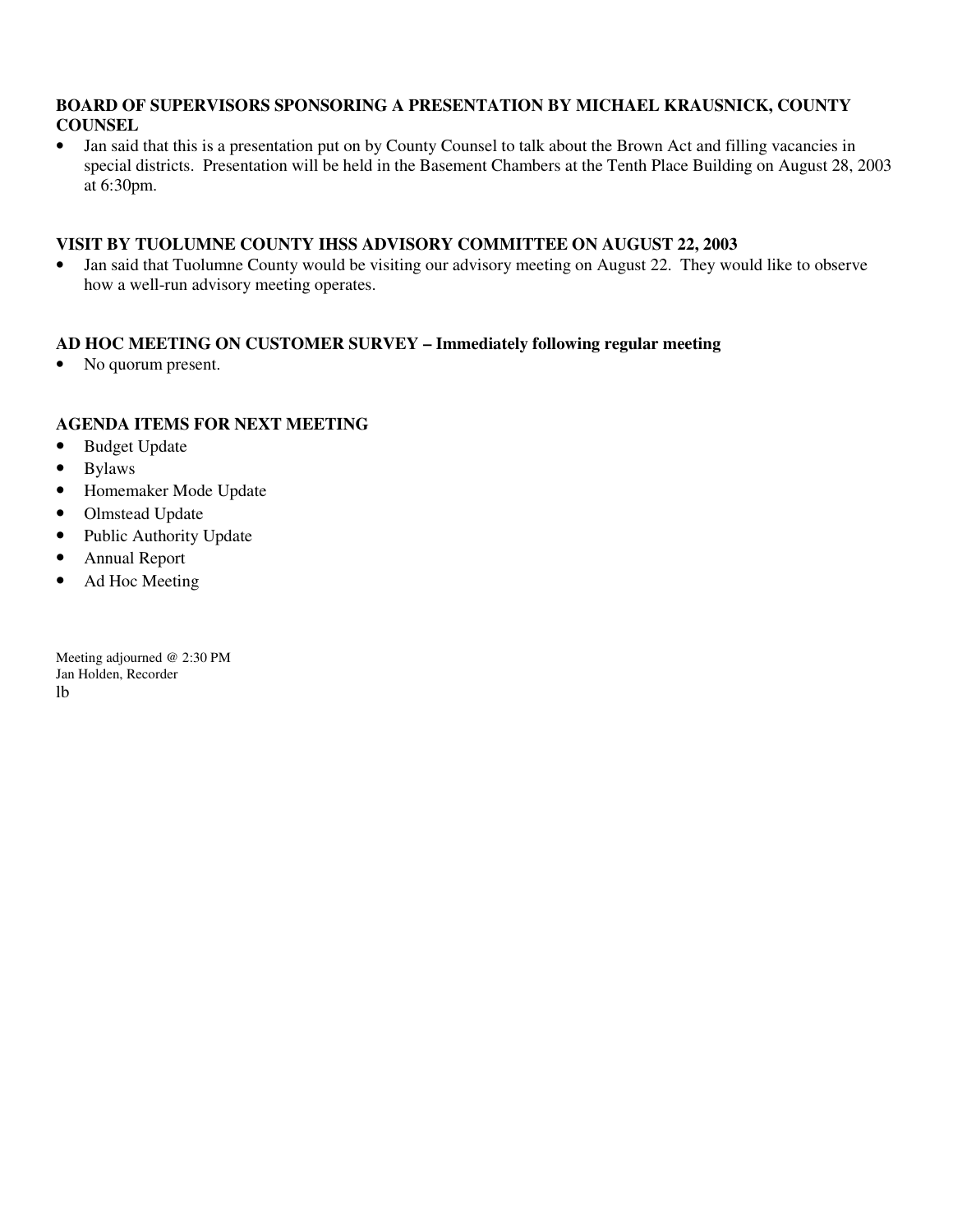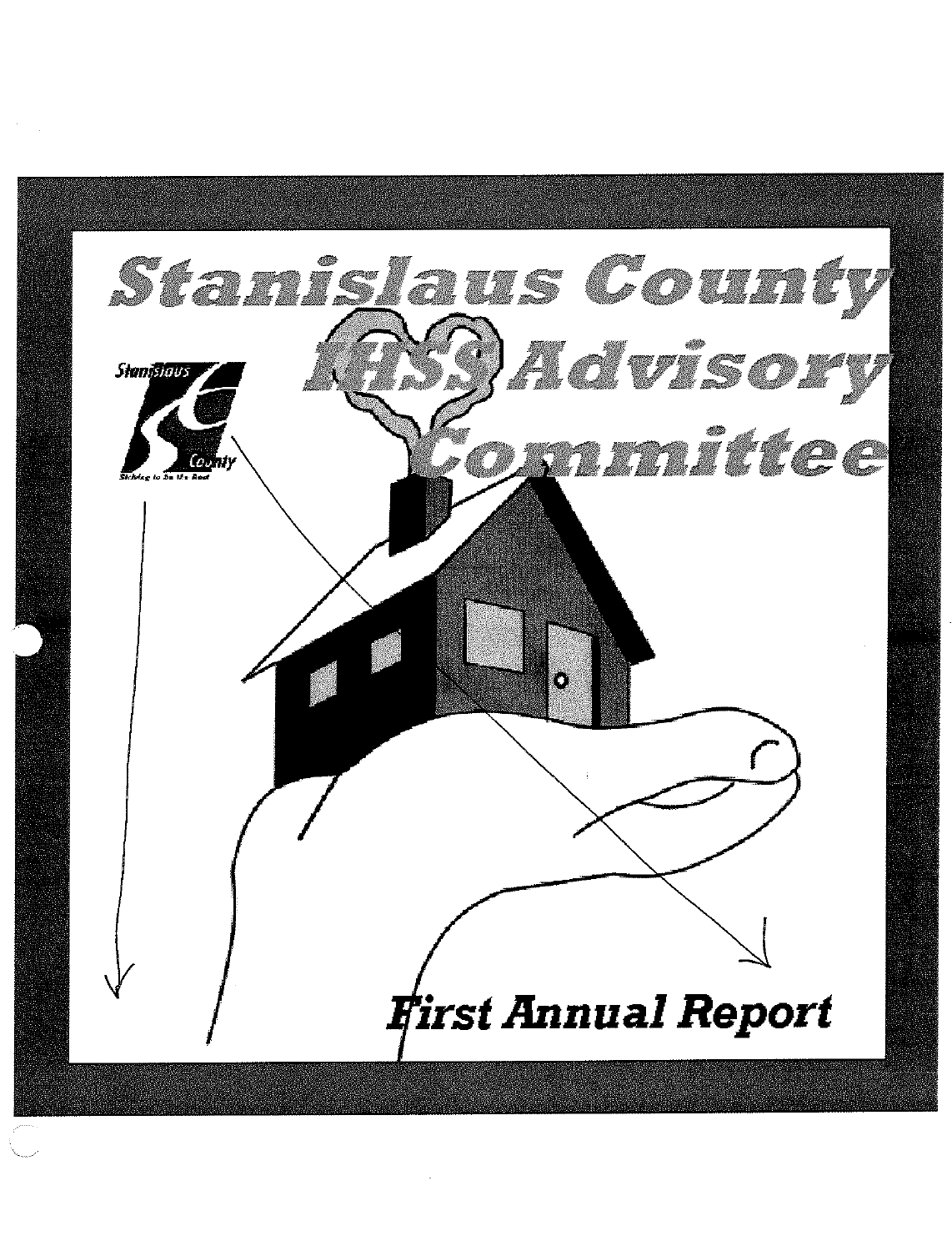# **Stanislaus County IHSS Advisory Committee** (IHSSAC) **Bylaws**

#### 1. Mission Statement

As the In-Home Supportive Services Advisory Committee (IHSSAC), our mission is to set direction, structure, and guidelines to provide options and choices for consumers and providers and to enhance the IHSS program and services.

#### 2. Meeting Procedure

- a. Except when otherwise noted, the committee meetings are to be governed according to "Robert's Rules of Order"
- b. Pursuant to the Brown act, meetings must be made open to the public, and agendas must be publicly posted at least 48 72 hrs before the scheduled start time for meetings.
- c. Members may not meet privately to discuss committee business.
- d. Members of the Public must be given the opportunity to speak during meetings. Each person may be limited to 5 minutes of speaking, at the discretion of the Chair<del>person</del>.
- e. The Chair<del>person</del> may choose to remove from the meeting any unruly members of the public who are disruptive to the normal operations of the meeting concurrent with the approval of 2/3 majority vote of committee members present.
- f. Items that are not posted on the Agenda may only be discussed by special order of the committee. If a member of the public or of the committee wishes to discuss an item not on the agenda, the committee must vote whether to discuss the item immediately or to table the item for the next meeting. There must be a 2/3 majority of members wishing to discuss the item immediately.

#### 3. Requirements for Membership, and procedure of Member selection.

- a. As new members are appointed to the committee, the committee must continue to be composed of the required balance of Providers, Recipients and County employee.
- b. The Board of Supervisors must approve prospective members by appointment.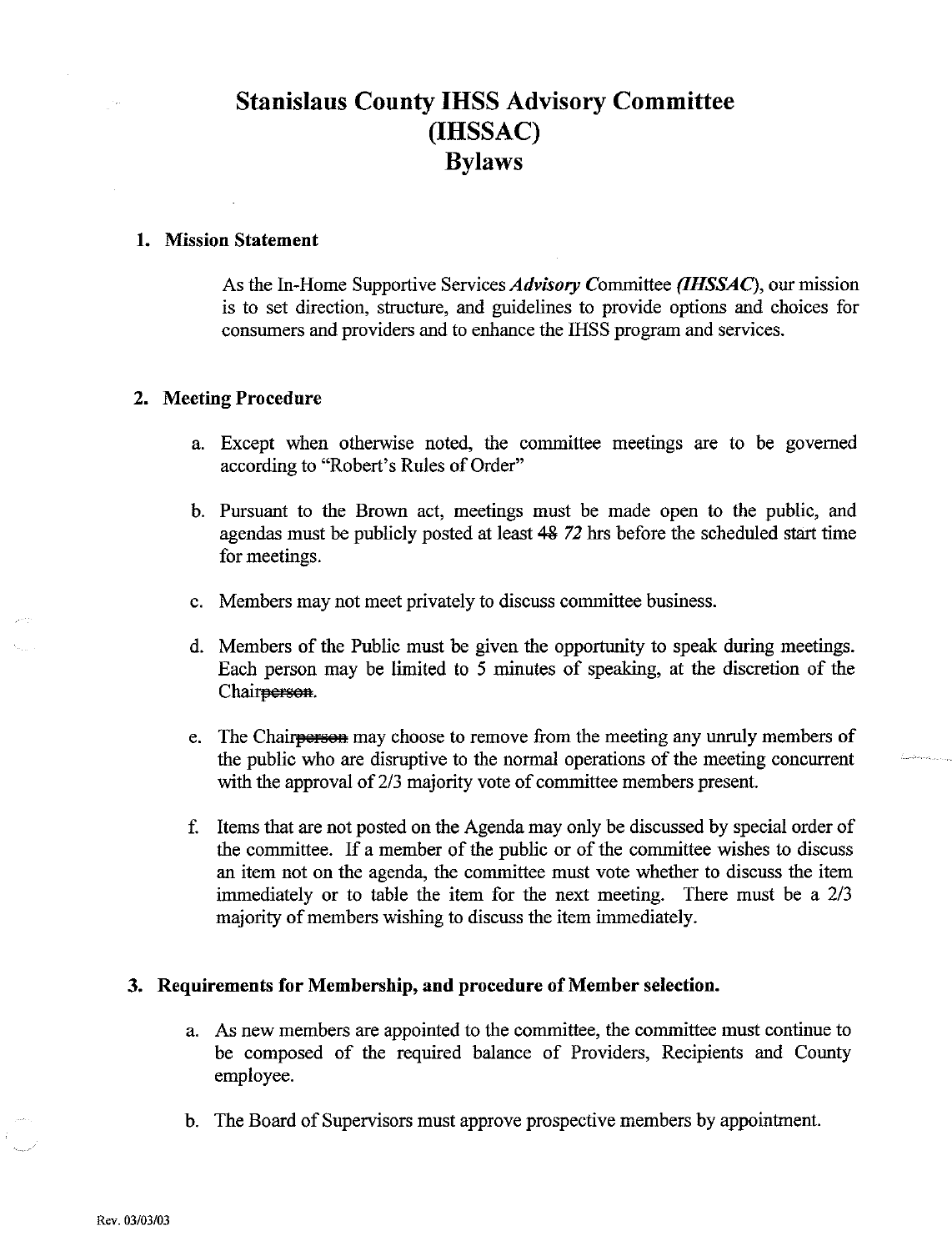- c. Each new committee member will be appointed a two-year term and may be reappointed for one additional two-year term. Each member can serve no more than two successive terms.
- 4. Officers: Election and Term of Office
	- a. The Officers of the IHSS Advisory Committee shall be a Chair and a Vicechair.
	- b. The members shall elect officers from among the members at the first meeting each new calendar year. Each Officer shall serve for a term of two years or until his/her successor is selected and qualified. Officers may be re-elected to the same office for two successive terms.
	- c. The Chair shall represent the IHSSAC before the Board of Supervisors, before other government and community agencies and before other boards and associations. The Chair shall be an Ex-Officio member of all IHSSAC subcommittees and shall have such other powers and perform such other duties as may be prescribed from time to time by IHSSAC.
	- d. The Vice-Chair, in the absence of the chair shall perform all duties of the Chair, and when so acting shall have all the powers of and be subject to all restrictions upon the Chair. The Vice-Chair shall have other powers and perform other duties as may be prescribed from time to time by IHSSAC.

#### 5. Absences, Termination, Attendance at Meetings

- a. Absences A member who is absent from a total of three consecutive meetings within one calendar year, who has not given advance notice, shall be notified, in writing, by the chairperson that his/her absences will be discussed at the next regular meeting of the committee. At that time, the committee, by a two-thirds  $(2/3)$  vote, not counting the vote of the member in question, may a vote is taken, in the presence of the quorum, to recommend to the appointing authority that the member be removed from the committee.
- b. Termination A member may be removed from the Committee by the appointing authority upon the recommendation of the Committee by a 2/3 vote of the Board members.
- c. Attendances at Meetings Members are expected to attend all meetings of the committee. A member who is unable to attend a meeting shall give advance notice of his/her inability to attend, either to the Committee Chairperson, or the staff of the committee

#### **6.** Sub-Committees